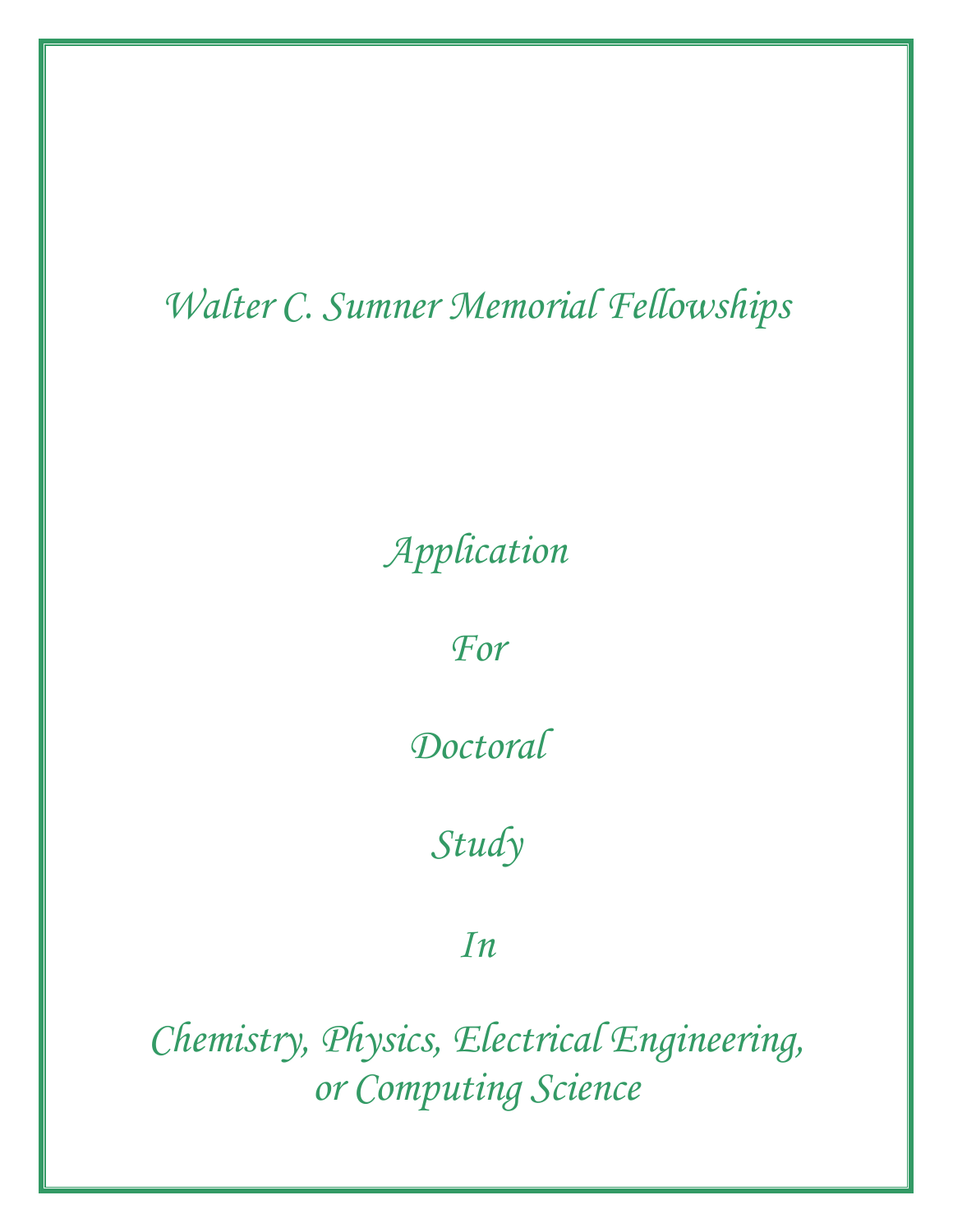#### **INSTRUCTIONS FOR COMPLETING AN APPLICATION FOR A WALTER C. SUMNER MEMORIAL FELLOWSHIP**

To ensure prompt and proper handling, the application form should be completed in as much detail as possible, as follows:

The application form

- (a) can be obtained from the University;
- (b) must be completed and accompanied by a copy of the unofficial transcript(s) from applicant university (ies); and
- (c) must be sent by the University to the Foundation by email to foundations.toronto@scotiawealth.com

#### *IMPORTANT NOTES*

PART I should be completed by the applicant.

PART II should be completed by two referees; the first should be the supervisor of the most recently completed thesis (Honours or Masters of Science) or the most appropriate person if the applicant has been working as a teacher in the industry. The second referee should be the prospective or current supervisor of the applicant's doctoral studies.

PART III should be completed by the Chair of the applicant's prospective Department and the Dean of Graduate Studies at the participating university where the applicant will undertake his/her doctoral studies.

*IT IS IMPORTANT, FOR PROPER EVALUATION OF A CANDIDATE, THAT THE INFORMATION REQUESTED IN PARTS II AND III BE PROVIDED.*

The Walter C. Sumner Foundation cannot be responsible for lost or misplaced applications.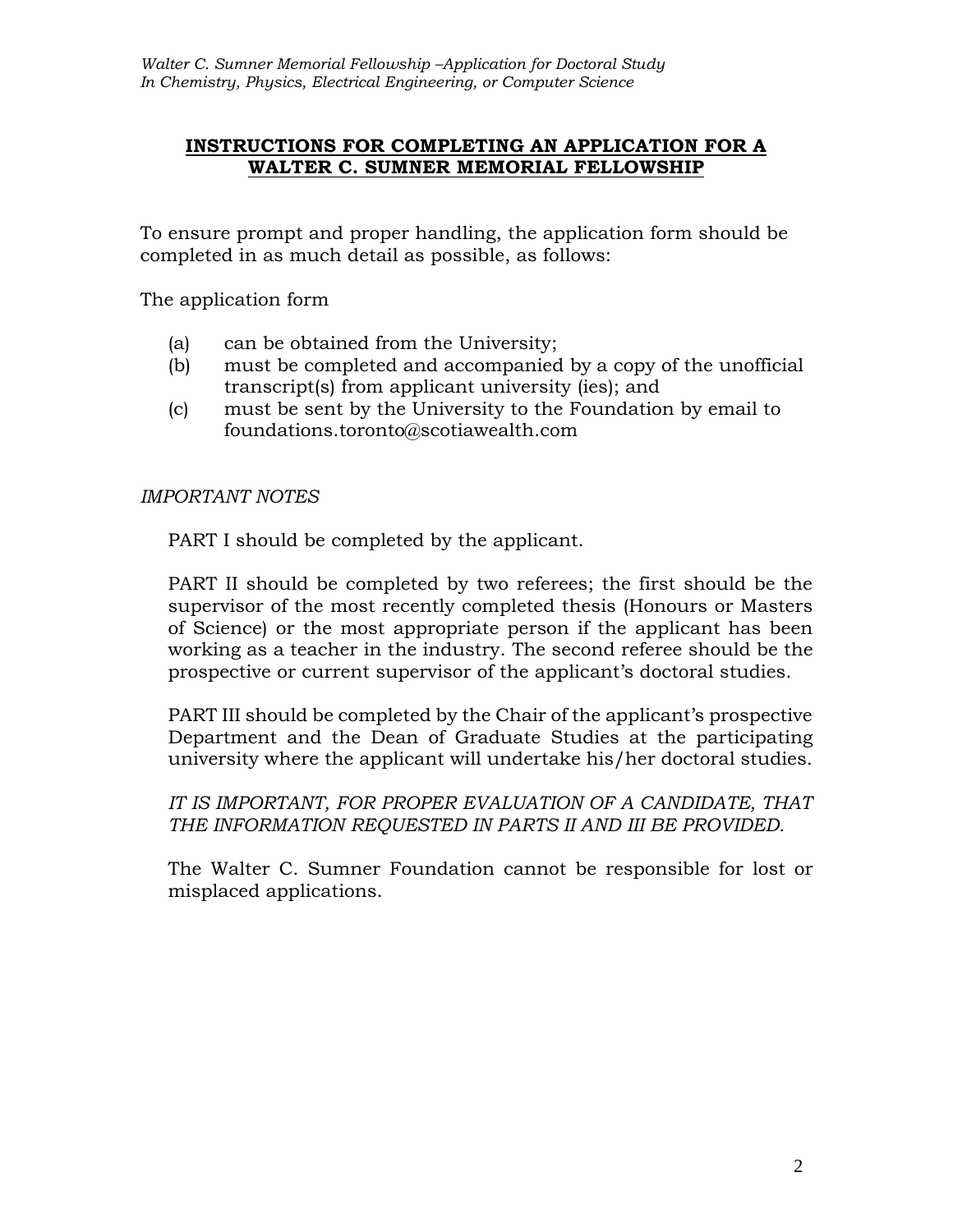#### **CONDITIONS FOR COMPLETING AN APPLICATION FOR A WALTER C. SUMNER MEMORIAL FELLOWSHIP**

#### *1. ELGIBILITY*

Applicants must:

- (a) Be engaged in or about to start doctoral studies in either Chemistry, Physics, or Electronics (including Electrical Engineering and Computer Science) and at one of the following institutions: Dalhousie University, McGill University, Queen's University at Kingston, the University of Toronto, the University of Saskatchewan or the University of British Columbia. If a participating university is unable to supervise a research area of interest to an applicant from that university, he/she may submit an application to the Foundation with an explanation/justification to be allowed to study at another university while holding a Walter C. Sumner Memorial Fellowship. Alternatively, a participating university may recommend a candidate for a fellowship but, being unable to find a supervisor for a project, may send that candidate to a university where the research can be undertaken;
- (b) Be a Canadian citizen;
- $\phi$  Be domiciled in Canada, although at the time of application a candidate may be studying outside the country;
- (d) Hold a degree from a Canadian university other than the one at which the doctoral studies will be conducted during the tenure of the fellowship;
- (e) If only a degree at the Bachelor's level is held, the applicant must have at least two years experience in either teaching or industry in the chosen field of study; and
- (f) If awarded a Canada Graduate Scholarship, a participant must inform the Walter C. Sumner Foundation.

# *2. AMOUNT AND DURATION OF THE FELLOWSHIPS*

At the discretion of the Foundation, the amount and value of the fellowships awarded could vary each year depending on applicant pool. Candidates must be nominated by one of the participating universities. Recommendations for the award of fellowships will be made to the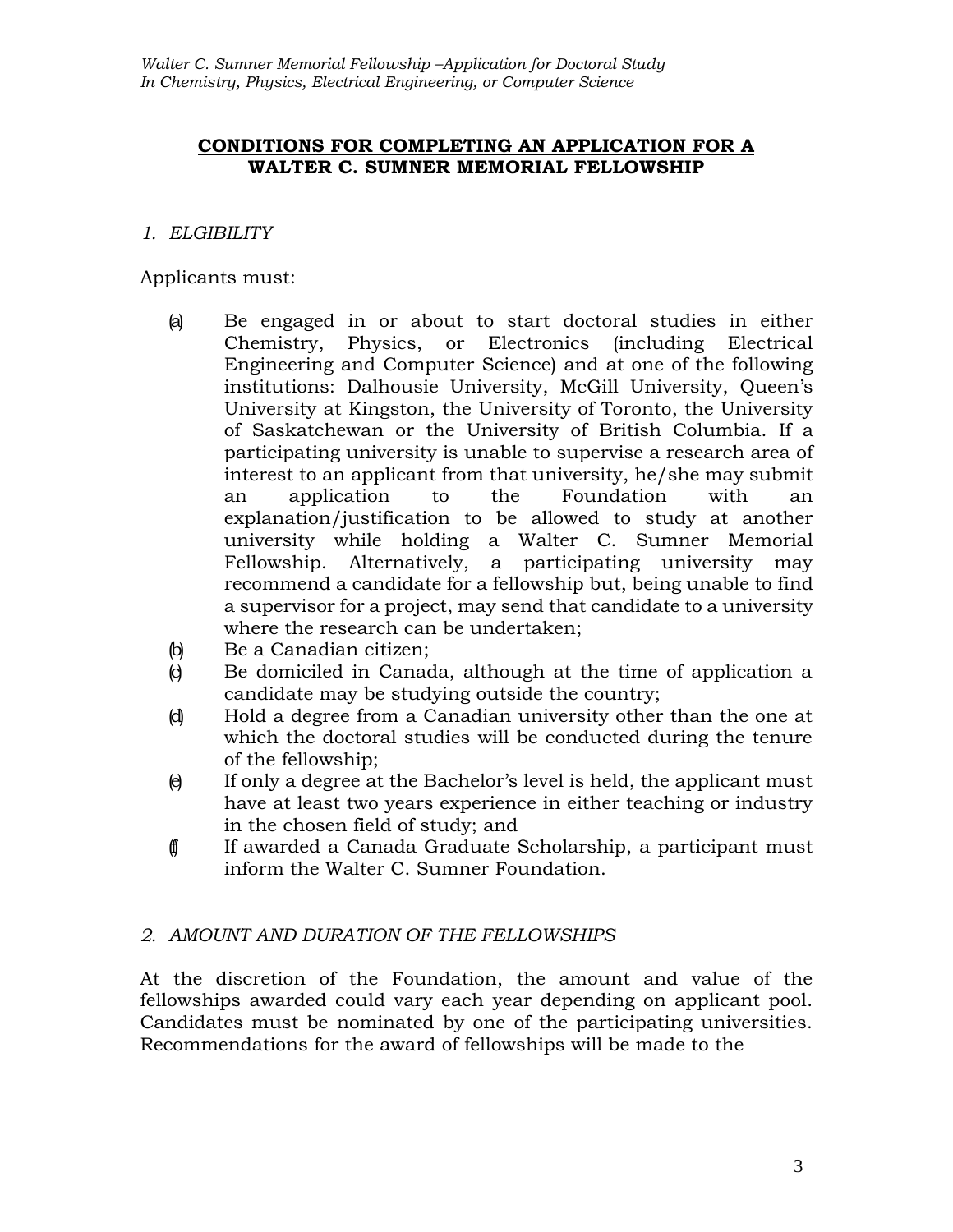Foundation by a selection committee of senior scientists who are not from the participating universities. The fellowships may be distributed unevenly among the participating universities. Preference will be given to those born in Nova Scotia, followed by those born in any of the other Atlantic Provinces.

Fellowships will be awarded at the discretion of the Foundation. Fellowships will initially be for one year, but may be extended for a second year. Second year applicants do not have to submit an application form, but the following documentation must be provided. The student must submit a one page report with information on: (a) the research completed, (b) any papers in press or published, (c) a transcript showing results of any course work, (d) papers or posters presented, and

(e) any other relevant information. In addition, the student must submit a letter from their research supervisor, indicating that in their view satisfactory progress has been made by the student. This letter must also be signed by the Dean of Graduate Studies for the applicable university. Finally, the letter must disclose whether the applicant has been awarded a Canada Graduate Scholarship (CGSD) for his/her second year of study.

# *3. APPLICATION*

Applications should be made to the Walter C. Sumner Foundation through the participating university at which the applicant will carry out his/her research.

The participating university will ensure that applicants are qualified, prioritize the applications and forward them to the Foundation with a recommendation as to whether a fellowship should be awarded. The university should not forward applications from those who are not qualified. Applications must be received by the Foundation no later than **April 15th** each year and must be accompanied by unofficial transcript(s) with evidence of the applicant's experience in research, teaching, or industry.

# *4.* A*WARDS AND PAYMENT*

Those awarded fellowships will be notified by the Foundation by the 15<sup>th</sup> of May each year. The successful applicants must indicate acceptance of the fellowship by the  $31<sup>st</sup>$  of May and failure to respond may result in cancellation.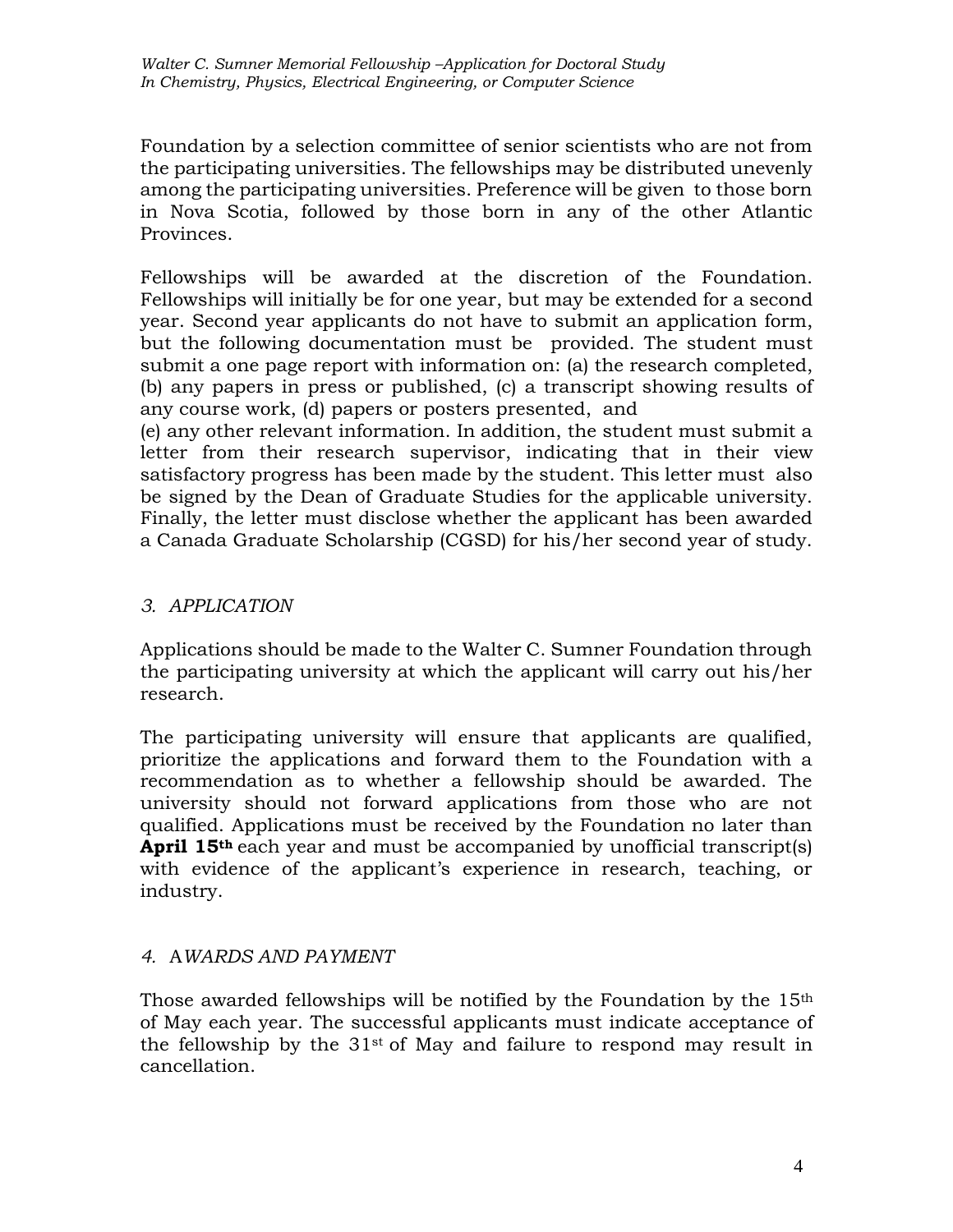The remuneration associated with each fellowship will be paid to the university where the fellow will be studying. The university will be responsible for disbursement of the fellowship on a monthly or quarterly basis.

# *5. CANCELLATION AND CONDITIONS OF TENURE*

A fellowship may, at the discretion of the Foundation, be cancelled with or without the advice of the university where the fellow is studying; particularly if the fellow fails to achieve or maintain research progress or otherwise becomes ineligible. Any un-disbursed funds held by the university for the account of the fellow shall be returned to the Foundation.

It is a condition that any research done during the tenure of a fellowship that is published, presented orally, or given as a poster, must include an acknowledgement to the effect that the author held a Walter C. Sumner Memorial Fellowship.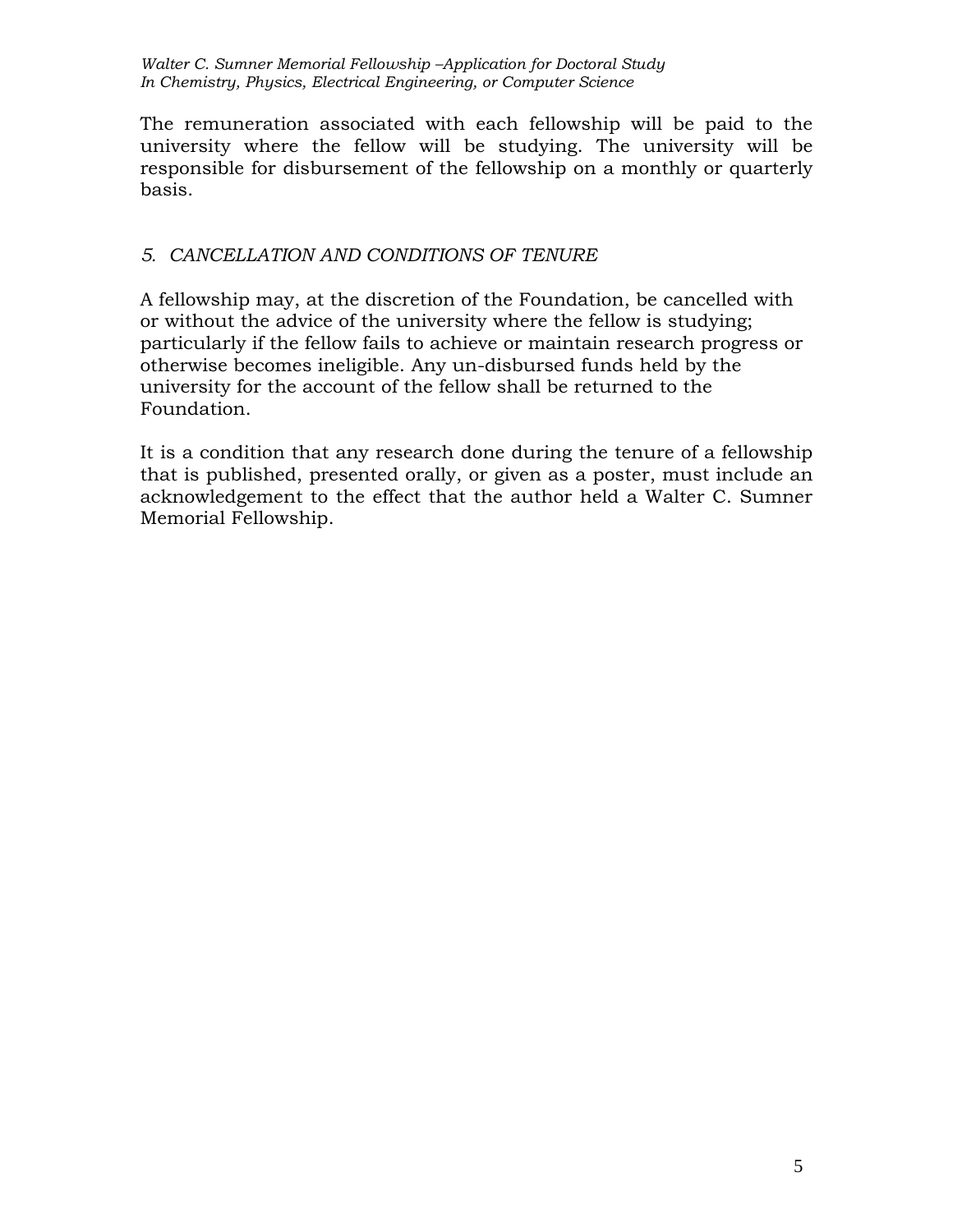# **WALTER C. SUMNER MEMORIAL FELLOWSHIP APPLICATION FOR DOCTORAL STUDY IN CHEMISTRY, PHYSICS, OR ELECTRONICS**

#### *PART I: APPLICATION*

#### **PERSONAL INFORMATION**

| Family Name    | Given Name                                    | Initial(s) of All Given Names |
|----------------|-----------------------------------------------|-------------------------------|
| Place of Birth | Province of Residence for the Past Five Years |                               |

| Citizenship                                            |
|--------------------------------------------------------|
| Candidate is to provide proof of Canadian Citizenship. |

# **CONTACT INFORMATION**

| <b>ADDRESSES</b>                                |        |                                |                                     |  |
|-------------------------------------------------|--------|--------------------------------|-------------------------------------|--|
| Current Address                                 |        | Permanent Address              |                                     |  |
|                                                 |        |                                | (if different from current address) |  |
|                                                 |        |                                |                                     |  |
|                                                 |        |                                |                                     |  |
|                                                 |        |                                |                                     |  |
|                                                 |        |                                |                                     |  |
|                                                 |        |                                |                                     |  |
| <i>(if current address)</i><br>temporary,<br>is | please |                                | Telephone Number                    |  |
| indicate moving date)                           |        | (at permanent mailing address) |                                     |  |
|                                                 |        |                                |                                     |  |
|                                                 |        |                                |                                     |  |
| Fax Number<br>Other Telephone Number            |        |                                | E-Mail Address                      |  |
|                                                 |        |                                |                                     |  |
|                                                 |        |                                |                                     |  |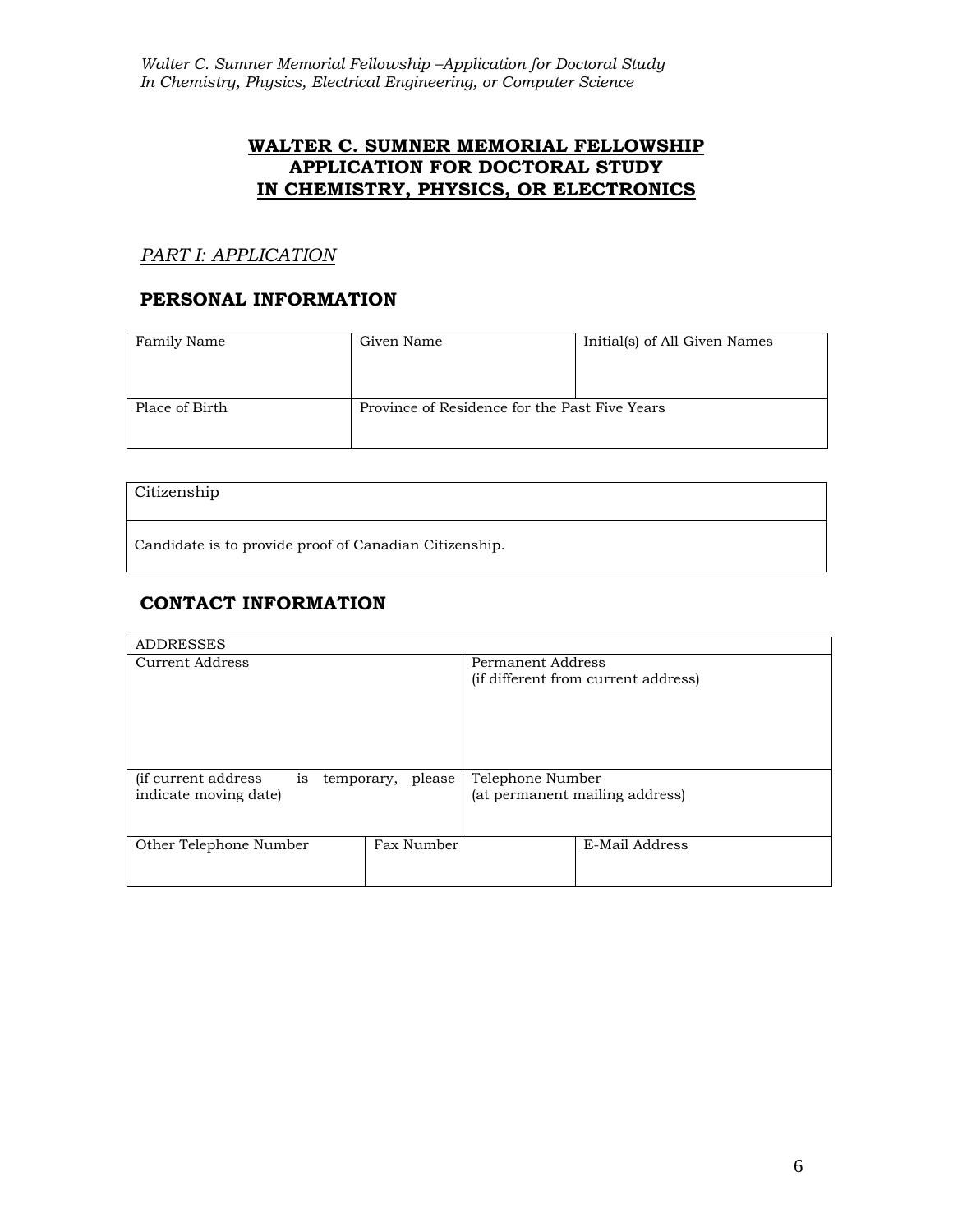*Walter C. Sumner Memorial Fellowship –Application for Doctoral Study In Chemistry, Physics, Electrical Engineering, or Computer Science*

# **ACADEMIC BACKGROUND**

*(Including Past, Current, and Expected Degree Programs)*

| Degree(s) | <b>Major Subject</b> | <b>University</b> | <b>Year</b> |  |
|-----------|----------------------|-------------------|-------------|--|
|           |                      |                   |             |  |
|           |                      |                   |             |  |
|           |                      |                   |             |  |
|           |                      |                   |             |  |
|           |                      |                   |             |  |
|           |                      |                   |             |  |
|           |                      |                   |             |  |
|           |                      |                   |             |  |

| PROPOSED RESEARCH LOCATION              |  |  |  |  |  |
|-----------------------------------------|--|--|--|--|--|
| Institution<br>Department<br>Supervisor |  |  |  |  |  |
|                                         |  |  |  |  |  |
|                                         |  |  |  |  |  |
|                                         |  |  |  |  |  |

| <b>SCHOLARSHIPS AND AWARDS</b> |                   |             |  |
|--------------------------------|-------------------|-------------|--|
| Scholarships/Awards            | <b>Where Held</b> | Period Held |  |
|                                |                   |             |  |
|                                |                   |             |  |
|                                |                   |             |  |
|                                |                   |             |  |

| <b>THESES</b> |          |
|---------------|----------|
| Degree(s)     | Title(s) |
| Honours       |          |
| Masters       |          |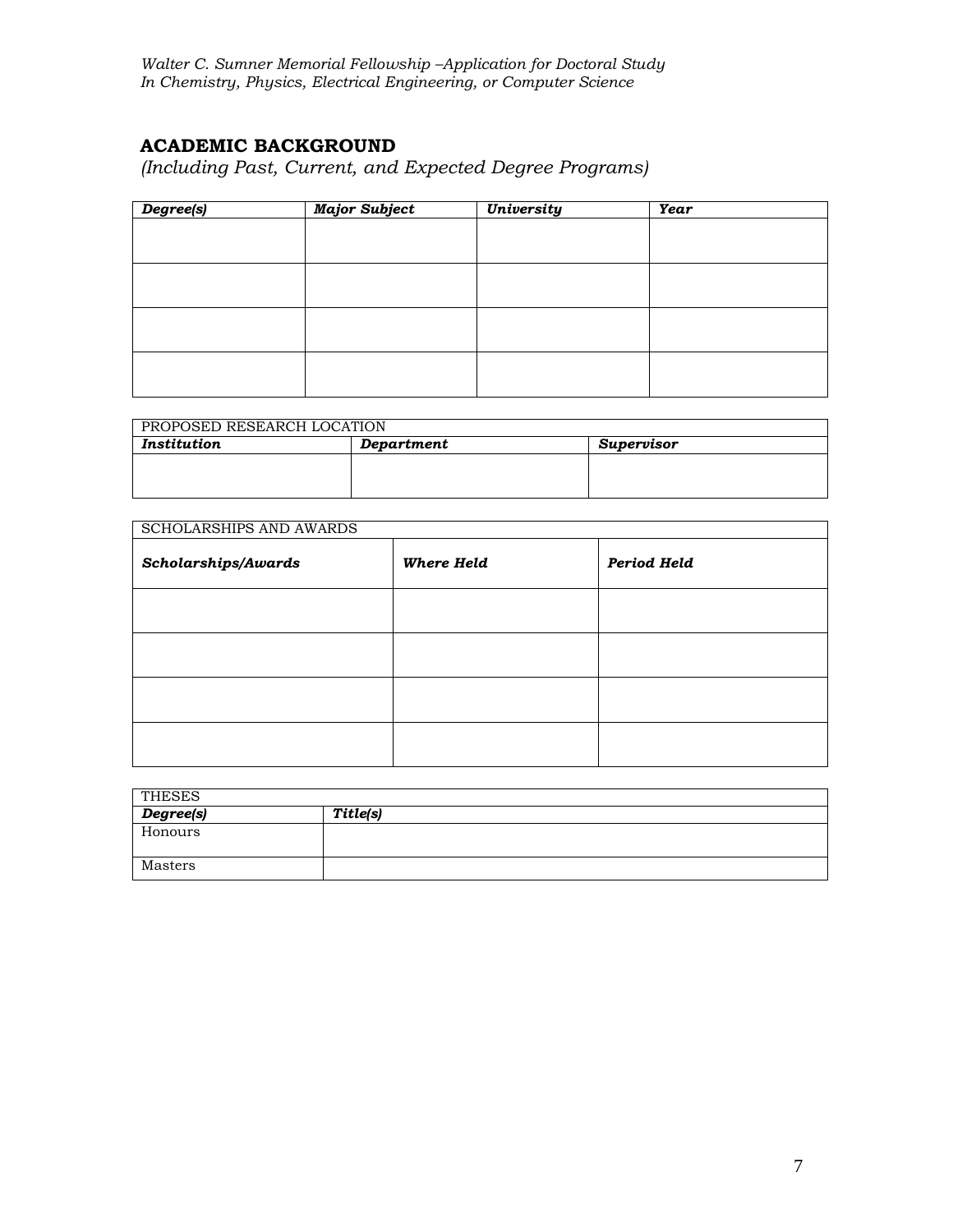# **ACADEMIC BACKGROUND CONTINUED**

*(Including Past, Current, and Expected Degree Programs)*

| <b>PUBLICATIONS</b> |          |         |  |
|---------------------|----------|---------|--|
| <b>Author(s)</b>    | Title(s) | Journal |  |
|                     |          |         |  |
|                     |          |         |  |
|                     |          |         |  |
|                     |          |         |  |
|                     |          |         |  |
|                     |          |         |  |
|                     |          |         |  |
|                     |          |         |  |
|                     |          |         |  |
|                     |          |         |  |

| RESEARCH AND/OR RELATED EXPERIENCE<br>(list chronologically - giving most recent experience first) |                    |         |                   |  |
|----------------------------------------------------------------------------------------------------|--------------------|---------|-------------------|--|
| <b>Dates</b>                                                                                       | <b>Institution</b> | Subject | <b>Supervisor</b> |  |
|                                                                                                    |                    |         |                   |  |
|                                                                                                    |                    |         |                   |  |
|                                                                                                    |                    |         |                   |  |
|                                                                                                    |                    |         |                   |  |
|                                                                                                    |                    |         |                   |  |
|                                                                                                    |                    |         |                   |  |
|                                                                                                    |                    |         |                   |  |
|                                                                                                    |                    |         |                   |  |
|                                                                                                    |                    |         |                   |  |

| GRADUATE SUPPORT (indicate whether held or applied for) |                 |        |  |  |
|---------------------------------------------------------|-----------------|--------|--|--|
| <b>Name</b>                                             | <b>Donation</b> | Amount |  |  |
|                                                         |                 |        |  |  |
|                                                         |                 |        |  |  |
|                                                         |                 |        |  |  |
|                                                         |                 |        |  |  |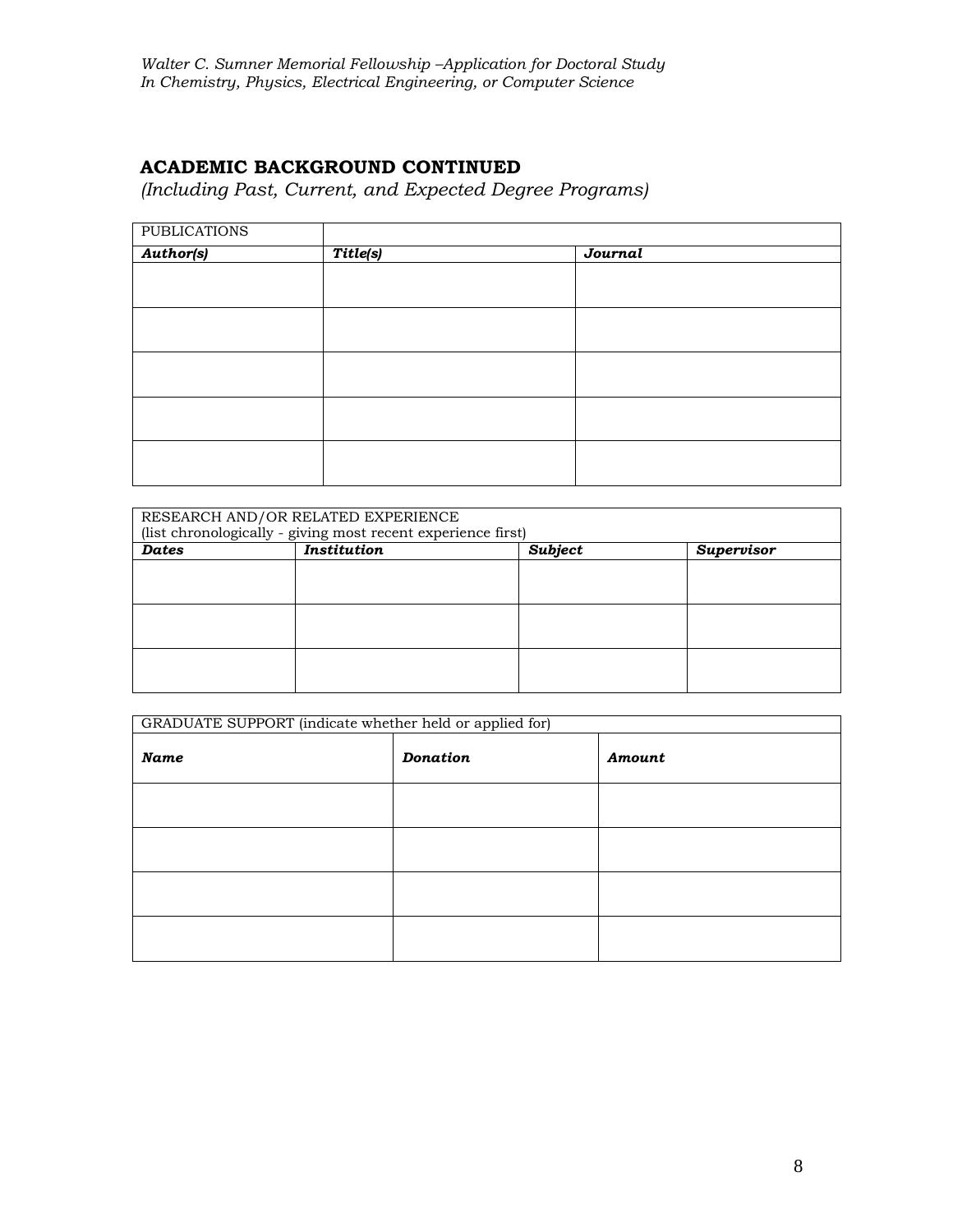# *PART II-A: CONFIDENTIAL REPORT ON CANDIDATE*

# *Referee Number One: Supervisor of Most Recently Completed Thesis*

*TO THE RESPONDENT:*

In the rating scales, describe the candidate by checking, in the appropriate column and for each trait to be evaluated, the rating that most nearly represents your opinion of him/her. The rating should be based on the level of accomplishment you usually expect of students at this level.

Brief descriptive comments about the candidate, in addition to the information provided in the box score, form a very important part of the application. Additional comments are particularly important as well.

|                  |                                                           | <b>Outstanding</b> | <b>Above Average</b> | Average | <b>Below Average</b> | Inadequate<br>Opportunity<br>to Observe |
|------------------|-----------------------------------------------------------|--------------------|----------------------|---------|----------------------|-----------------------------------------|
| $\boldsymbol{A}$ | <b>Background</b><br>Preparation                          |                    |                      |         |                      |                                         |
| B                | Originality                                               |                    |                      |         |                      |                                         |
| $\mathbf{C}$     | Research<br>Ability<br>or Potential                       |                    |                      |         |                      |                                         |
| D                | <b>Industry</b>                                           |                    |                      |         |                      |                                         |
| E                | Judgement                                                 |                    |                      |         |                      |                                         |
| F                | All-Round<br><b>Scientific Ability</b>                    |                    |                      |         |                      |                                         |
| G                | <b>Oral and Written</b><br>Communication<br><b>Skills</b> |                    |                      |         |                      |                                         |
| $H_{\parallel}$  | Interpersonal and<br>Leadership<br><b>Abilities</b>       |                    |                      |         |                      |                                         |

I have know the Candidate for the period

(Dates)

in my capacity as:

(Function)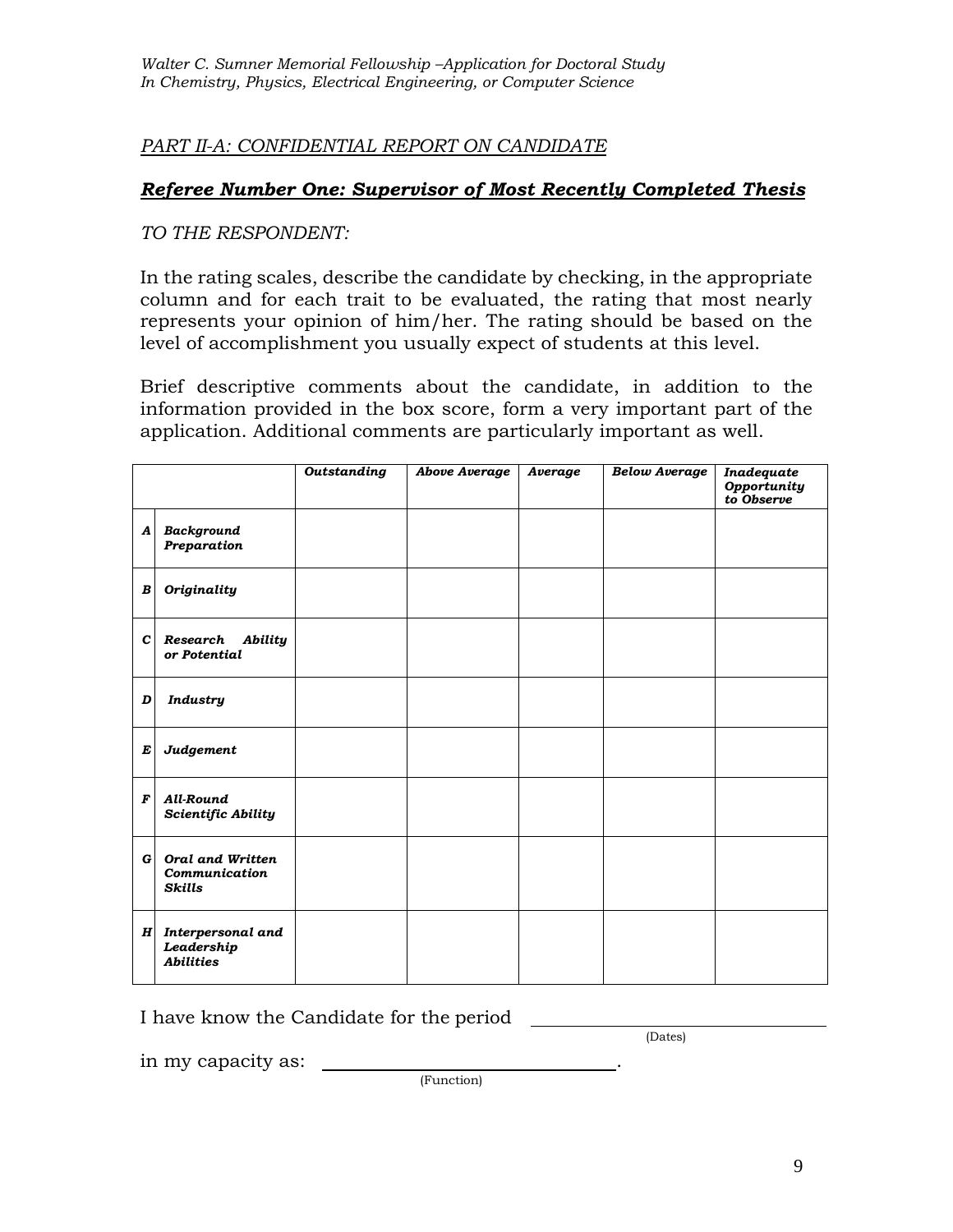# *PART II-A: CONFIDENTIAL REPORT ON CANDIDATE CONTINUED*

# *COMMENTS: (Attach an additional sheet if desired.)*

Name of Respondent Name of Respondent

Size of Comparison Group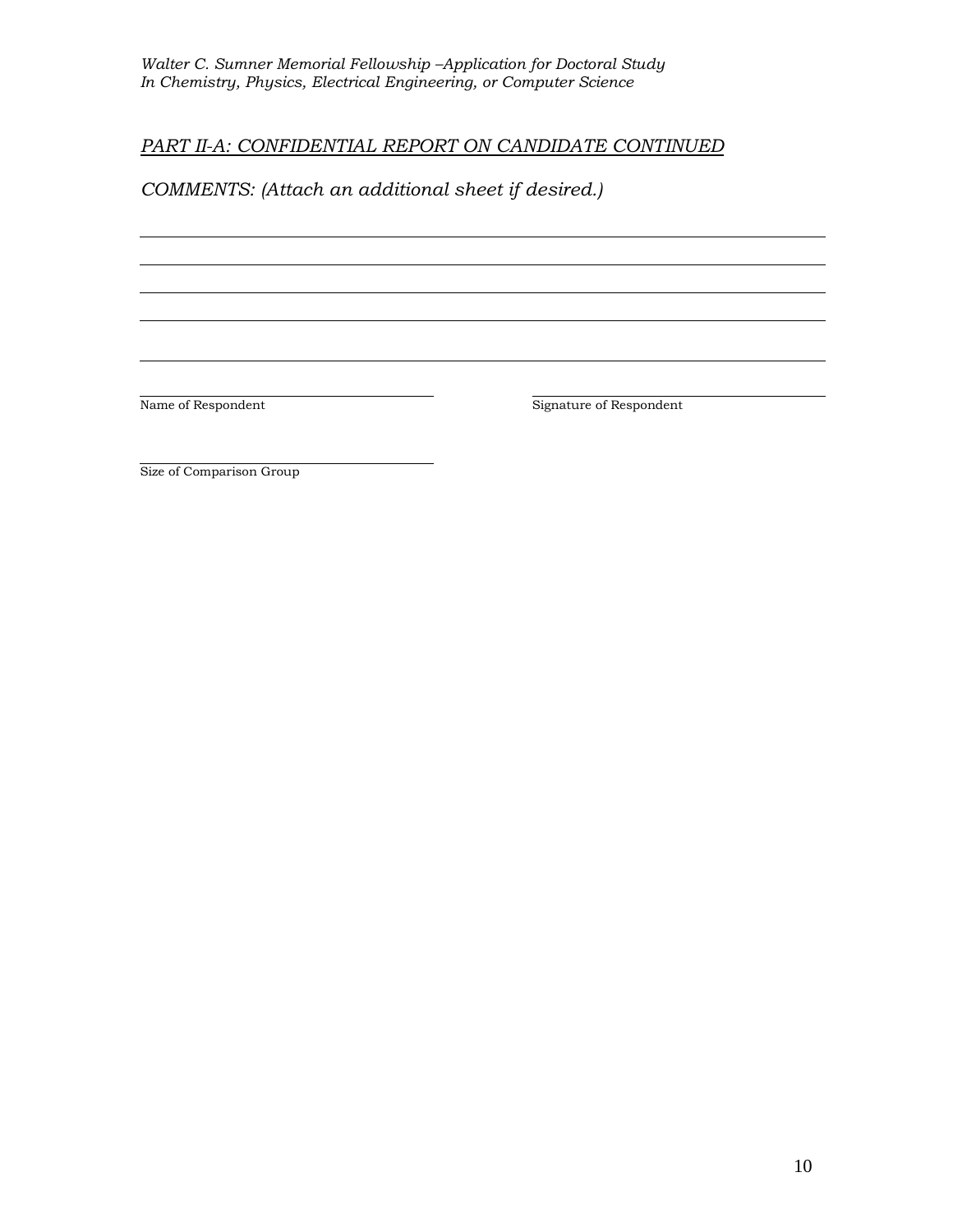*PART II-B: CONFIDENTIAL REPORT ON CANDIDATE*

#### *Referee Number Two: Supervisor Prospective or Current Supervisor*

*TO THE RESPONDENT:*

In the rating scales, describe the candidate by checking, in the appropriate column and for each trait to be evaluated, the rating that most nearly represents your opinion of him/her. The rating should be based on the level of accomplishment you usually expect of students at this level.

Brief descriptive comments about the candidate, in addition to the information provided in the box score, form a very important part of the application. Additional comments are particularly important as well.

|                  |                                                           | <b>Outstanding</b> | <b>Above Average</b> | Average | <b>Below Average</b> | Inadequate<br>Opportunity<br>to Observe |
|------------------|-----------------------------------------------------------|--------------------|----------------------|---------|----------------------|-----------------------------------------|
| $\boldsymbol{A}$ | <b>Background</b><br>Preparation                          |                    |                      |         |                      |                                         |
| B                | Originality                                               |                    |                      |         |                      |                                         |
| $\mathbf{C}$     | Research<br>Ability<br>or Potential                       |                    |                      |         |                      |                                         |
| D                | <b>Industry</b>                                           |                    |                      |         |                      |                                         |
| E                | Judgement                                                 |                    |                      |         |                      |                                         |
| $\boldsymbol{F}$ | All-Round<br><b>Scientific Ability</b>                    |                    |                      |         |                      |                                         |
| $\mathbf{G}$     | <b>Oral and Written</b><br>Communication<br><b>Skills</b> |                    |                      |         |                      |                                         |
|                  | H Interpersonal and<br>Leadership<br><b>Abilities</b>     |                    |                      |         |                      |                                         |

I have know the Candidate for the period

(Dates)

in my capacity as:

(Function)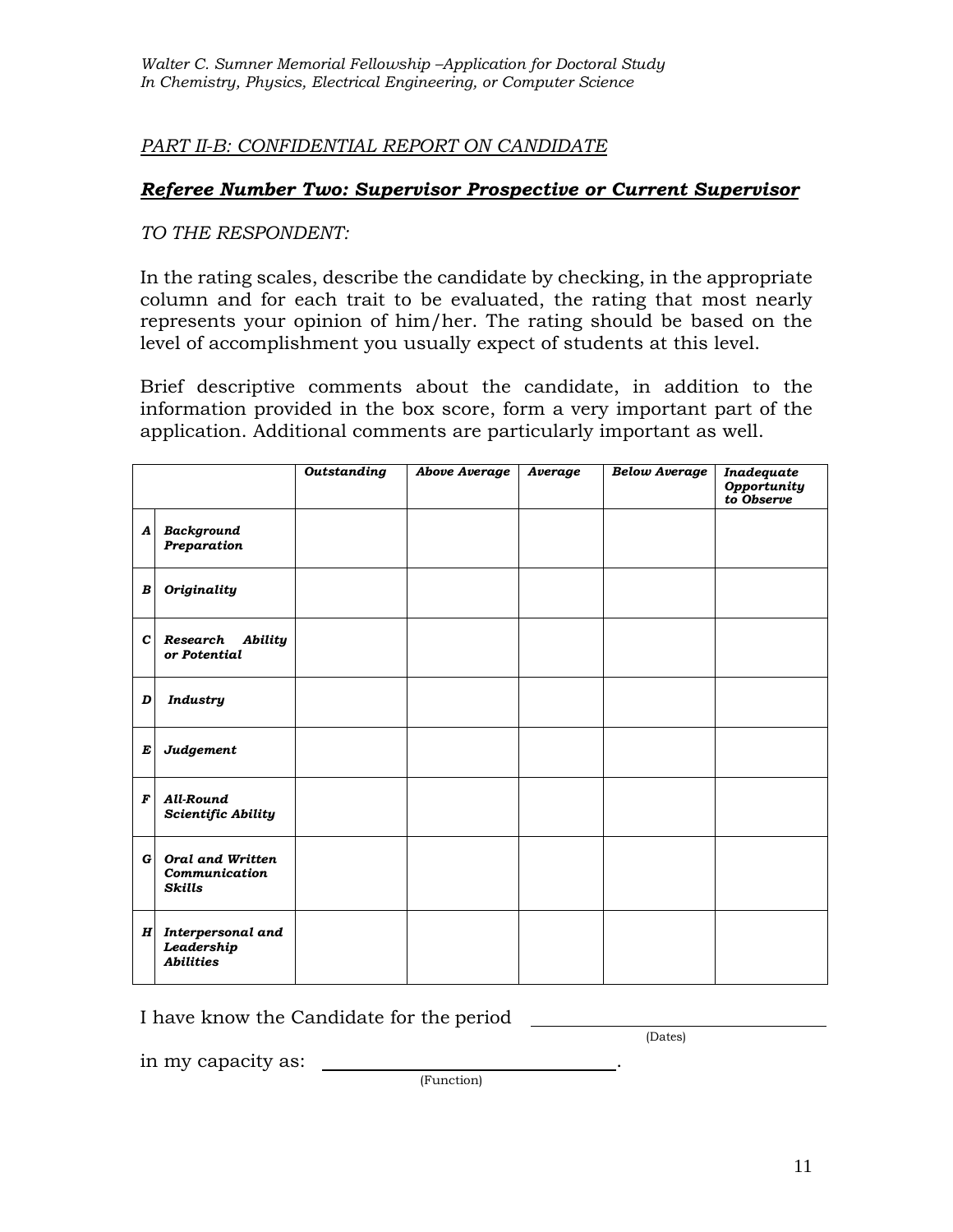# *PART II-B: CONFIDENTIAL REPORT ON CANDIDATE CONTINUED*

*COMMENTS: (Attach an additional sheet if desired.)*

Name of Respondent Name of Respondent

Size of Comparison Group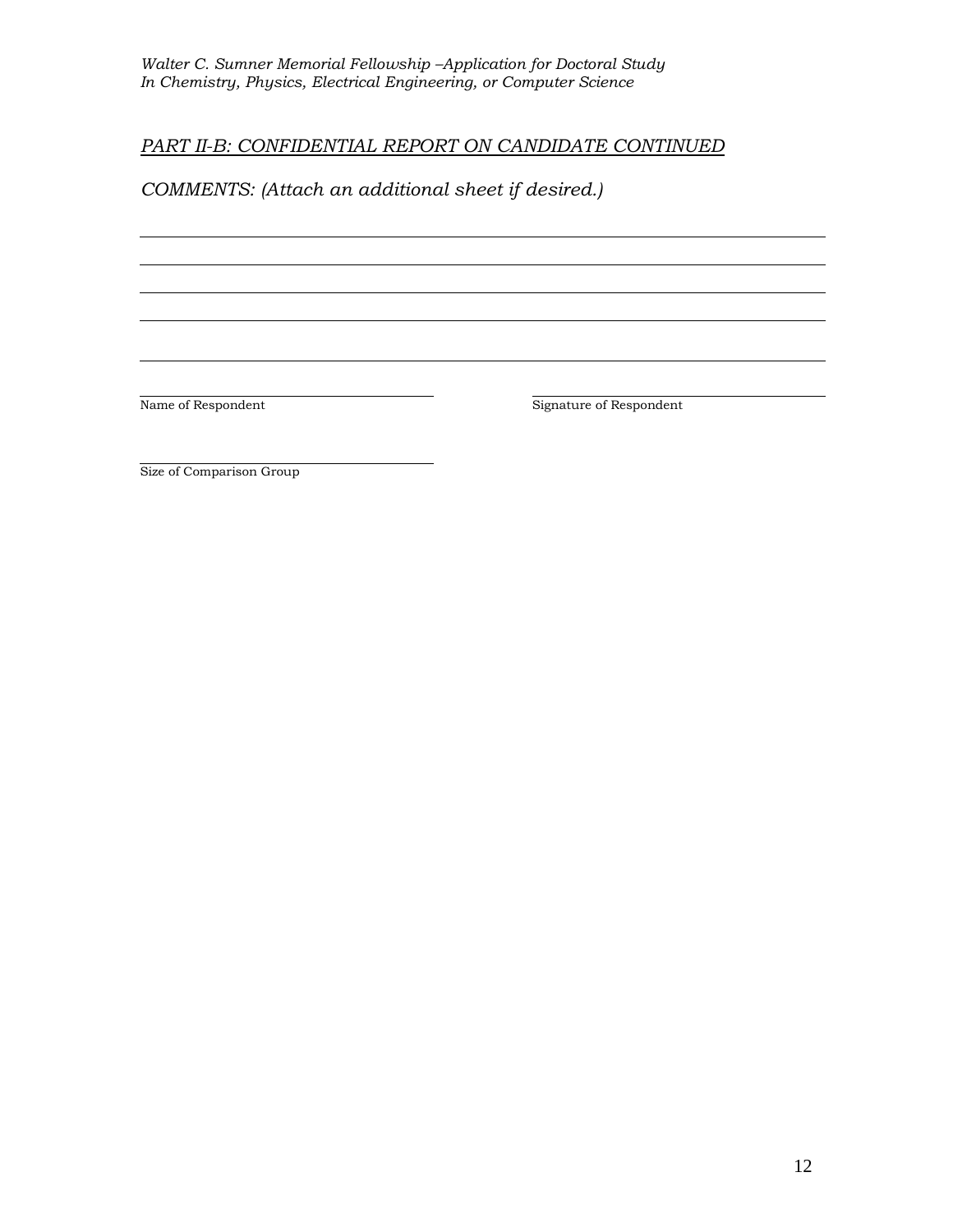*Walter C. Sumner Memorial Fellowship –Application for Doctoral Study In Chemistry, Physics, Electrical Engineering, or Computer Science*

# *PART III-A: DEPARTMENTAL APPLICANT'S PROSPECTIVE EVALUATION To Be Completed by Chair of Department*

For the candidate's latest completed year of study which was  $20 \t/20$ , please indicate:

Standing in class: \_\_\_\_\_\_\_\_ of a total class of \_\_\_\_\_\_\_students.

Departmental Rating:

 $\div$  first class  $A > A^+$  $\div$  high second class  $B^+ > A^ \div$  second class B > B+

Departmental Recommendation for an Award:

- $\triangleq$  highly recommended  $\langle \rangle$
- ❖ recommended
- ❖ not recommended

Remarks on the Suitability of the Proposed Candidate:

| Chair of Department | Signature | University | Department | Date |  |
|---------------------|-----------|------------|------------|------|--|
|                     |           |            |            |      |  |
|                     |           |            |            |      |  |